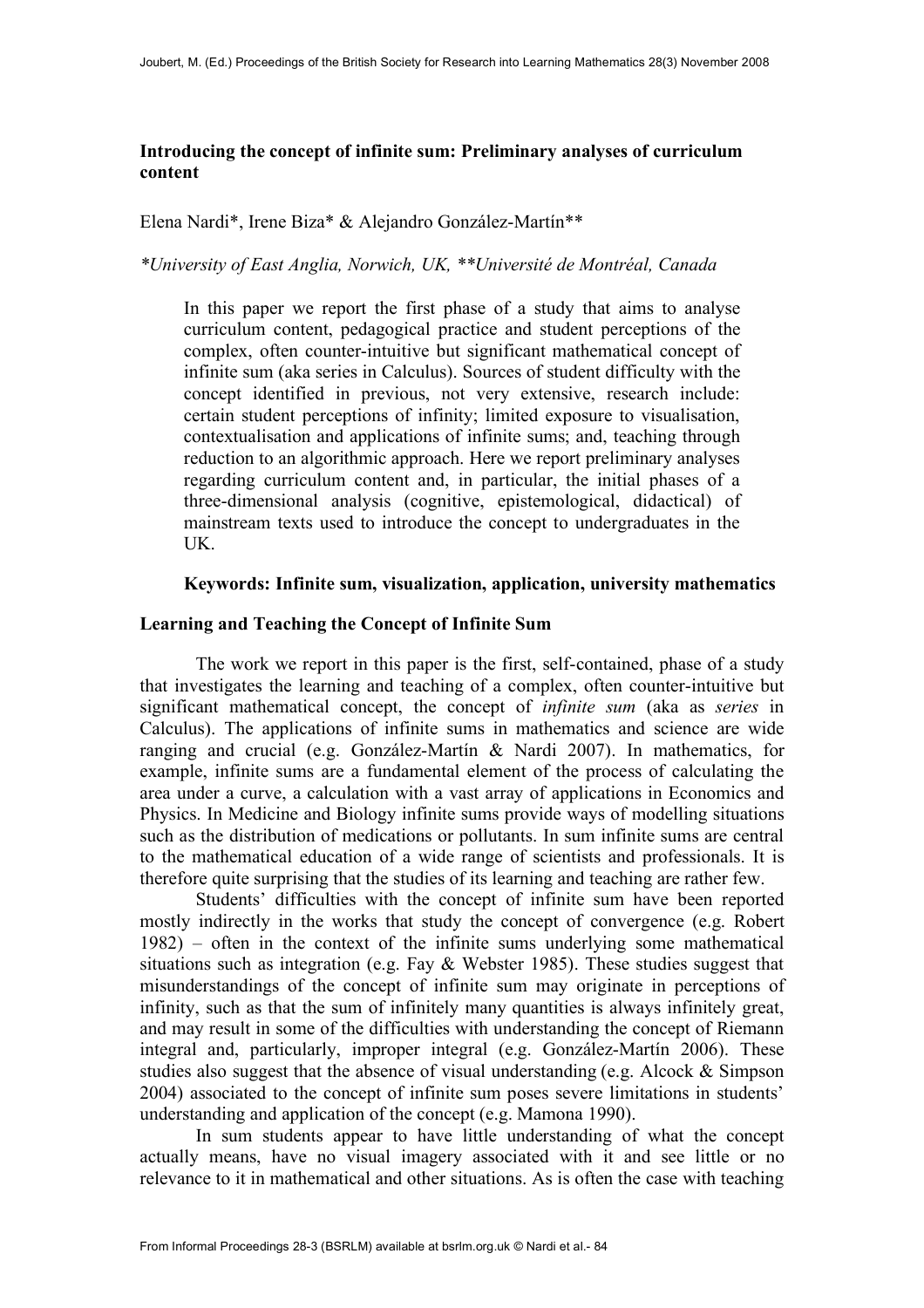of complex mathematical topics at upper-secondary and tertiary levels (e.g. Artigue et al. 2007), teaching, through reduction to an algorithmic approach (e.g. exercises that require an often blind application of formulae; static use of graphical representations; absence of a connection to other crucial concepts; no attempt to alter related misconceptions about infinity etc.) evades addressing students' difficulties.

# **An Analysis of Curriculum Content on Infinite Sums**

The work we report here is a self-contained part of a larger international study currently in progress in the UK (first two authors) and Canada (third author). The larger study aims to investigate the learning and teaching of infinite sums through:

- I. Study of the student learning experience with regard to:
	- a. Analysis of curriculum content and pedagogical practice
	- b. Analysis of students' perceptions
- II. Design, implementation and evaluation of a pedagogical intervention that addresses student needs as emerging from I.

Here we report on the preliminary analyses regarding *Ia* and in particular on the UK chapter of above international study (we also summarise Canadian analyses).

Our work towards *Ia* consists of an analysis of mainstream texts used to introduce the concept to upper secondary and university level students. These texts include: books, lecture notes, exercise sheets, A level materials where the concept is introduced informally for the first time, etc.. Analogously to the three dimensions described by Artigue (1992) our analysis of the texts aims to address the following questions:

- *Epistemological*: what are the mathematical ideas these texts aim to convey, particularly in the light of the concept's history?
- *Cognitive*: what issues related to student learning do these texts aim to address?
- *Didactical*: what type of teaching are these texts conducive to, particularly considering the disciplinary and institutional context in which the concept is taught?

At this preliminary phase we have already identified, with the help of lecturers teaching the topic, seven of the texts that we will analyse, both from applied and pure mathematics, typically used by students following the introduction of the concept in the lectures. We will supplement this analysis with some observation of lectures and a small number of interviews with lecturers teaching the concept to undergraduates in mathematics, science and engineering. Here however we draw exclusively on a firstlevel analysis of the seven texts and our conversations with one lecturer. Our analysis addresses questions that have emerged from the literature and a preliminary analysis (González-Martín 2008) of six recent post-secondary texts.

These questions include:

- Does the text support and how students' overcoming of the major misconception tantalising the learning of the concept of infinite sum, 'infinitely many addends, infinitely great sum' through reference to examples from this concept's epistemology and history?
- Does the text use and how graphical representations in order to enrich students' visual understanding of the concept?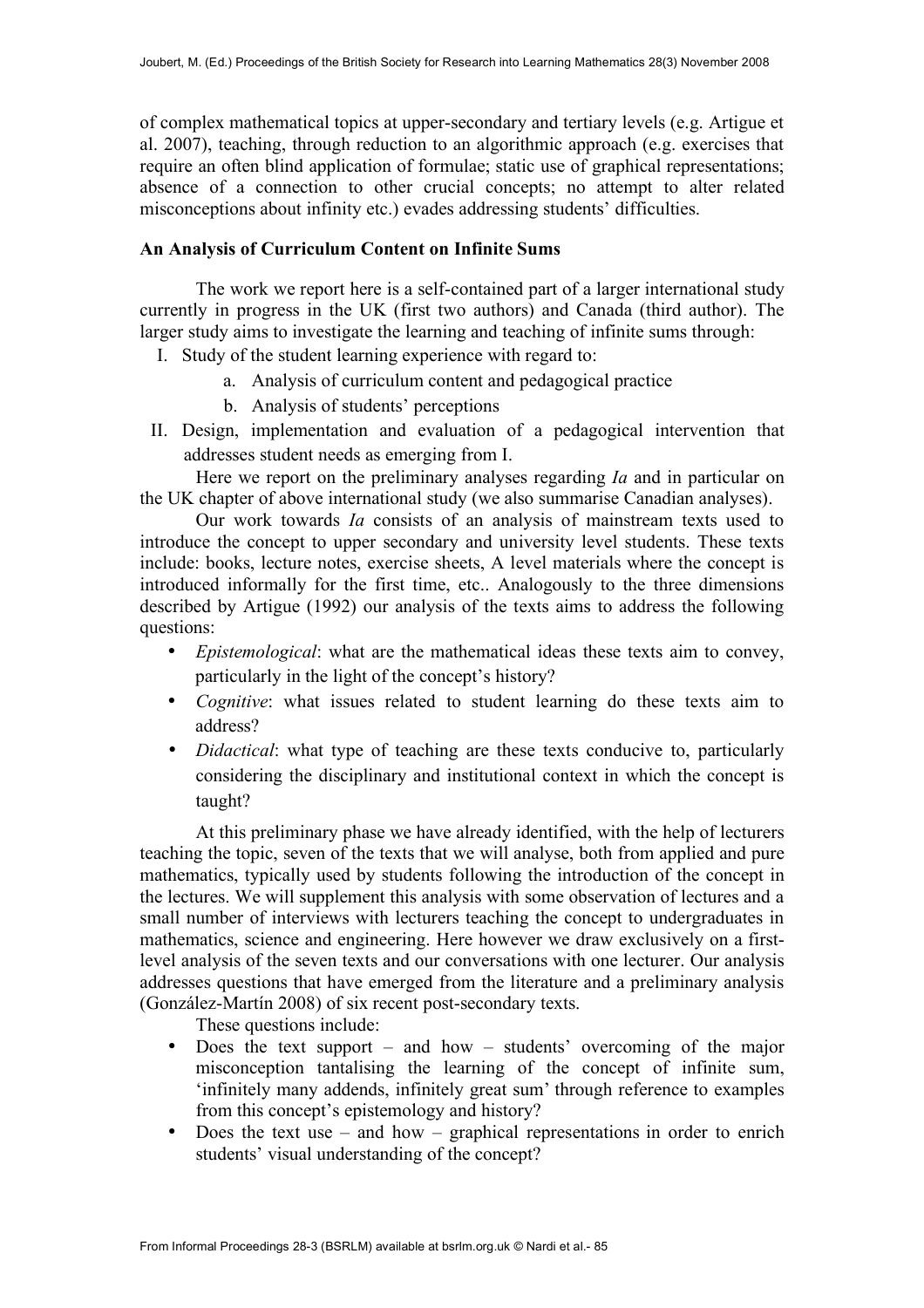- In what order does the concept appear in the text (for example, in relation to the appearance of the notion of numerical sequence of which it is a logical precedent). And does this order – and how – take into consideration the fundamental differences between a mathematically 'appropriate' order and the ways in which students acquire a new concept?
- Does the text instil and how an algorithmic and mechanical approach to the concept (despite recent research and policy advice to the contrary)?
- Does the text contextualise and how the concept in terms of its *raisond'être* in mathematics and its many applications in mathematical and other situations?

The initial impressions from González-Martín's preliminary analysis (ibid) with regard to the above questions are that, even though the concept enjoys substantial coverage in most texts, its presentation is largely a-historical and decontextualised, almost exclusively in the algebraic register and with few graphical representations and applications. The UK team (first two authors) is currently working closely with the Canadian team to substantiate and refine, or refute, these impressions.

## **Visualisation, Application and History in UK Texts**

At this preliminary phase we have identified seven books proposed by lecturers teaching the topic to students of mathematics and other disciplines. These books are – amongst other texts – part of the mainstream material that is used for the introduction of the concept of series in applied and pure mathematics university and foundation courses in the UK (Bostock & Chandler 2000; Gilbert & Jordan 2002; Haggarty 1989; Kreyszig 2006; Priestley 2003; Spivak 1967; Stephenson 1973). Here we draw exclusively on a first-level analysis of these seven books and our conversations with one lecturer.

In accordance with the questions listed above we have recorded in a spreadsheet the following information on each book:

- The number of pages dedicated to the concept of infinite series.
- The number and type of figural representations (e.g. graphs, drawings etc.) and the ratio of representation per page.
- The number and type of applications of the concept of series (e.g. real life applications, applications in other disciplines, problem solving, modelling etc.) and the ratio of application per page.
- The number and type of historical references (e.g. a simple reference to events, integration of history in teaching etc.) and the ratio of references per page.

Regarding figural representations, only in three of the books we found figures related to series: three in Kreyszig (0.23 figures per page); five in Spivak (0.19 figures per page); and three in Stephenson (0.12 figures per page). These figures are used mainly for the visual representation of the sum terms or the partial sums as: points on the number line (Figures 1, 2 and 3) or areas of rectangles (Figures 4 and 5).

In particular, Figure 1 features a neighbourhood of  $s(x_1)$ , a visual expression for the inequality  $|s(x_1) - s(x_2)| < \varepsilon$ . Figure 2 features the partial sums  $s_1$ ,  $s_2$ ,  $s_3$ ,  $s_4$ of the series  $x_1 - x_2 + x_3 - x_4 + ...$ , where  $\{x_n\}$  is a monotonic decreasing to zero sequence. According to the Leibniz Theorem this series converges and the illustration of Figure 2 supports the claim of the proof that: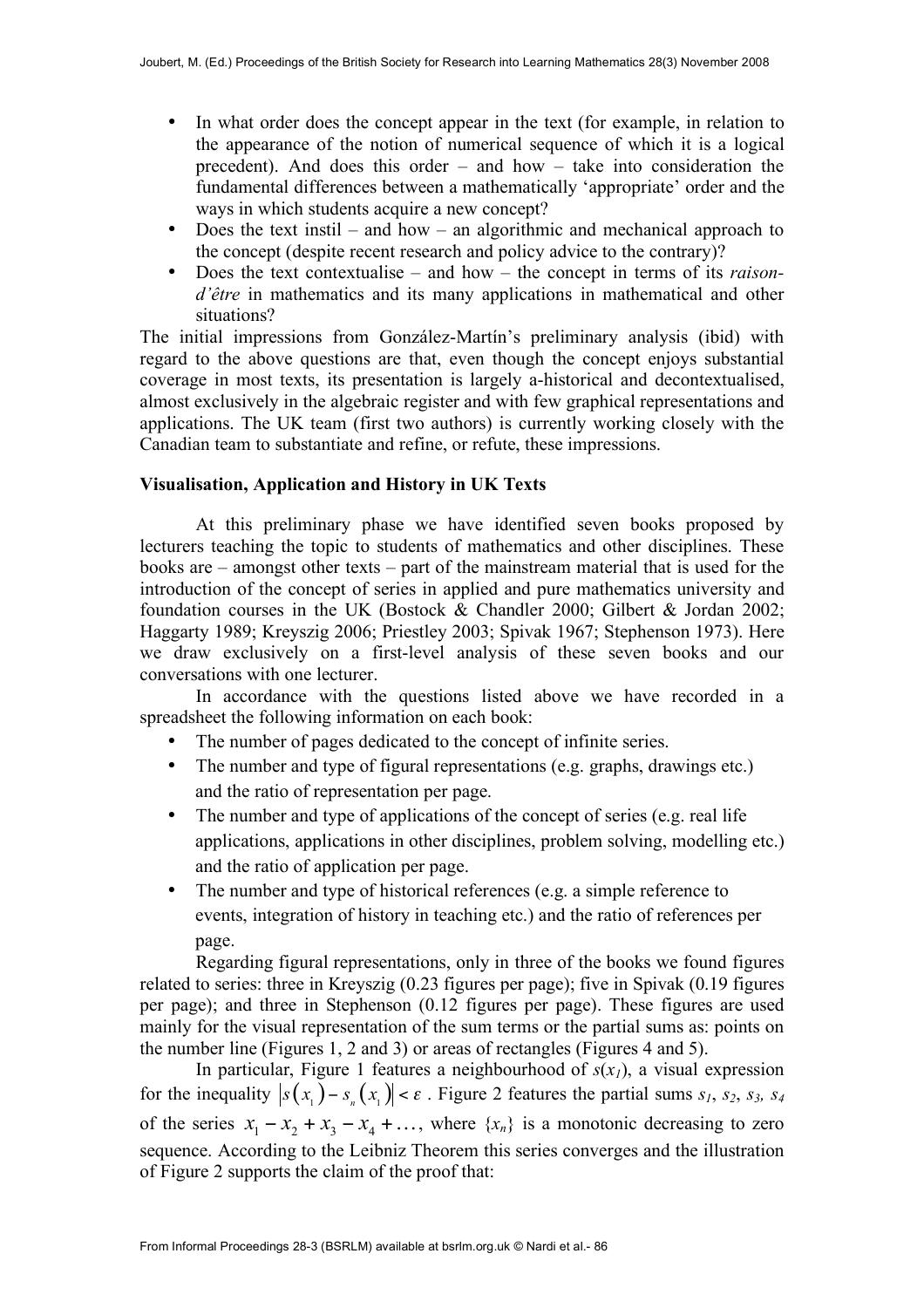$S_2 \leq S_4 \leq S_6 \leq \dots$ ,  $S_1 \geq S_3 \geq S_5 \geq \dots$  and  $S_k \leq S_t$ , if k is even and l is odd



Figure 3 features the terms and the partial sums of the series: 1 1 1 1 2 4 8  $+\frac{1}{\sqrt{2}}+\dots=1$ . Through this picture, not only the order of the terms is illustrated but the convergence of the series is evident and as Spivak suggests this is "an infinite sum which can always be remembered from the picture" (Spivak 1967, 391).



Figure 3. Spivak, p.391

Figure 4 visualises the symbolic expression:  $f(n+1) < \int^{n+1} f < f(n)$  $f(n+1) < \int_{n}^{n+1} f < f(n)$  for monotonic functions, whereas Figure 5 features "[…] a graphical argument. Each term of the series represents the area of the rectangle with base equal to the unity and height equal to the magnitude of the term" (Stephenson 1973, 72)



Figure 4. Spivak 1967, 396 Figure 5. Stephenson 1973, 72

In some of the books we found the following non-figural but rather evocative representation of the proof of the non convergence of the harmonic series (via grouping of the terms):



In a conversation we had with one of the lecturers teaching the topic, he proposed the figural representation of this grouping we present in Figure 6.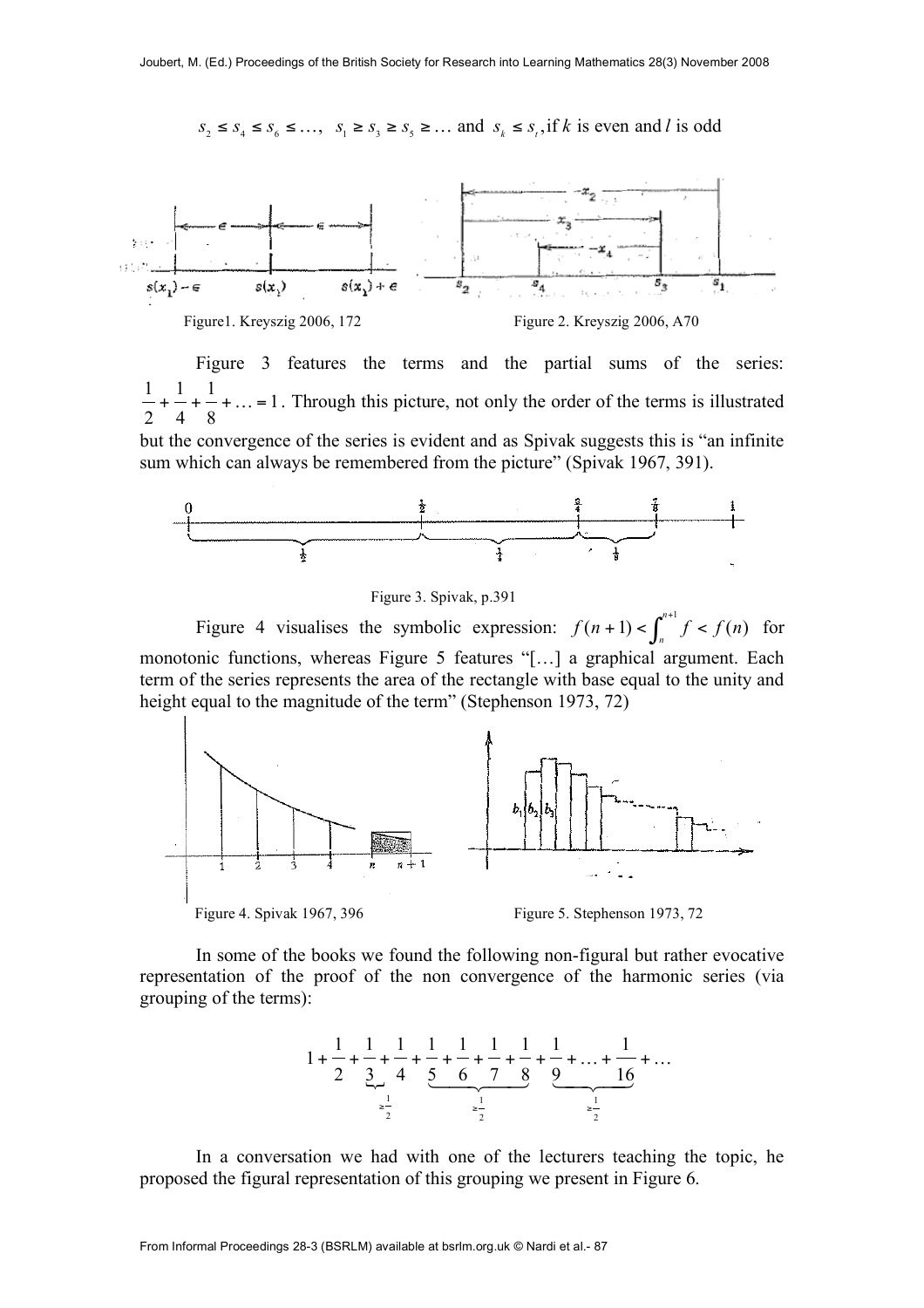

Figure 6. Lecturer's figure

Regarding applications, we found three in two books: two in Bostock  $\&$ Chandler (0.10 per page) and one in Gilbert  $&$  Jordan (0.13 per page). In one of them, which only provided a context for a materially-based calculation, there was a problem of a piece of string with length *l* that was cut in half and kept one piece; the remainder in half and kept one piece; and so on in order to end up with the series described in Figure 3. In the other two applications only the formulas from other disciplines (economics and physics) are used in order the mathematical processes be applied. We note that in Spivak's book, although we found no non-mathematical applications, we identified a tendency for intra-mathematical connections, namely connections not necessarily between different disciplines but between mathematical topics. So, for example, the non-convergence of the harmonic series is connected to the discussion in an exercise on p.411 of the infinite number of positive rational numbers.

Regarding historical references, no historical reference was found in the seven books we studied for the purpose of this preliminary analysis.

#### **Further Steps**

As our analyses grow the list of research questions initially produced by the Canadian team is further enriched. For example, we are now looking more closely at intra-mathematical connections within the texts such as the ones we exemplified here with reference to the Spivak's text. The depth and breadth of these analyses will also be inevitably influenced by the outcome of our applications for funding (currently pending in the UK and already successful in Canada). This work is also embedded in the work of an international network that aims to consolidate the work of several researchers from around the globe on the teaching and learning of Analysis concepts, particularly with regard to student understanding of *real numbers*.